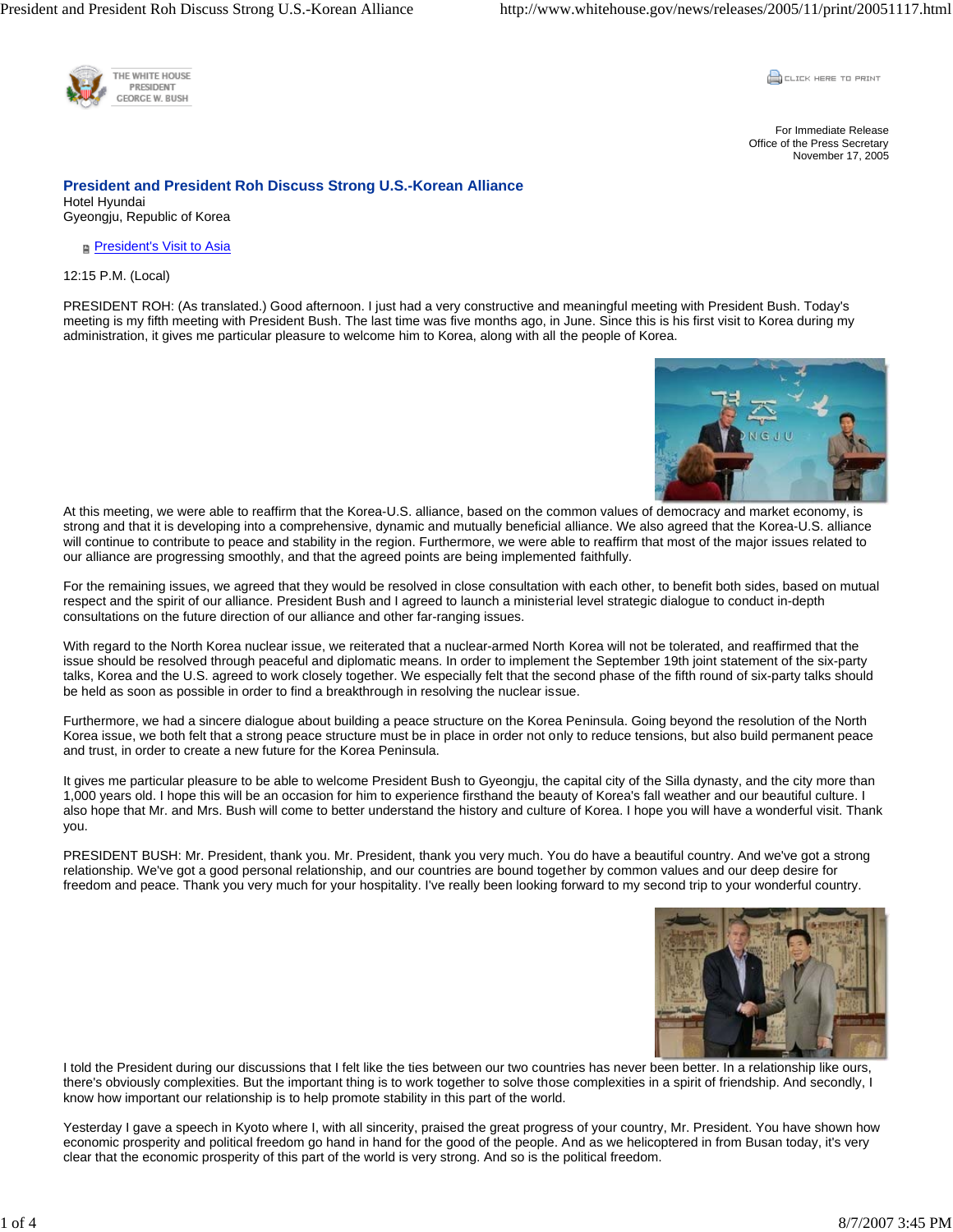We did have a wide-ranging discussion. We talked, of course, about the North Korean issue. We talked about the need to make sure that we continue to strategize through this -- five of us who are working with North Korea to get North Korea to implement that which it said it would do, which is to verifiably get rid of its nuclear weapons and programs. It's in the world's interest that this happen. It's also in our interest that we continue to work together to solve the problem.

I see a peninsula one day that is united and at peace. And that's a vision, Mr. President, that I know you share, as well. And that's a -- it's the right vision. There's a -- there's a real possibility that by working together, at some point in time the peninsula will be united and at peace. And I want to appreciate that vision of yours, sir.

We also talked about our bilateral relations. Well, let me -- first, I want to thank the President and the people of this wonderful country for sending more than 3,000 troops to Iraq to help that democracy flourish. And it's a -- to me, it's not only a gesture of friendship, but it's a gesture of understanding that a democracy in the heart of the Middle East will help bring peace to others. And I thank you for your leadership, Mr. President, not only in -- on the troops, but as well as providing assistance to both Iraq and Afghanistan. We're bound by our love of freedom. And those commitments by your government indicate how close we are in terms of promoting the values of freedom and democracy.

I also want to thank you very much for your help for the victims of Hurricane Katrina. That meant a lot to our people. It was very generous of you, Mr. President, to do just that.

We talked about our working together on -- make sure that the world is a world that trades freely and fairly, that -- appreciate the President's leadership at the upcoming APEC summit, where I'm hopeful that all of us will join together in promoting a successful Doha Round at the WTO, with the understanding it's in our nation's interests that we have free and fair trade, but it's in the interests of developing nations that there be free and fair trade. The World Bank estimated that hundreds of millions of people will be lifted out of poverty if this round goes forward. And I know you share the same concern I share about poverty in the world, Mr. President.

At some point in time I look forward to continuing our bilateral trade relations. At the appropriate time, our governments will come together and discuss how to further trade for the benefit of both countries.

Finally, Mr. President, I look forward to continuing to work with you to promote a foundation for peace and freedom, whether it be here on the peninsula, or around this globe. And I know I've got a good partner in peace and freedom when I have discussions with you. So thanks for your hospitality. Really gracious of you to have -- make time for a bilateral meeting in the midst of all your planning for the APEC summit. And Laura and I are just thrilled to be here. Thank you.

PRESIDENT ROH: Next we will have a question-and-answer session. We will take four questions in all.

Q First, I have a question to President Roh -- actually, I have two questions. By holding early inter-Korean summit meeting, some people are saying that this could help to resolve the nuclear issue of North Korea. With regard to where and how the second Korean summit meeting, the government has said that it is not an issue as to where the meeting will be held. And I would like to ask your position on that. And second, through your summit meeting today, you have said that the Korea-U.S. alliance is very strong, indeed. But some people are seeing -- since your administration took office we are seeing cracks in the alliance. I would like to hear your opinion on this issue, as well, please.

PRESIDENT ROH: Yes, thank you very much for that question. As for a second inter-Korean summit meeting, the Korean government has always said that it is open to the possibility of a second inter-Korean summit meeting, and we wish to meet again with the leader of North Korea. But North Korea will probably have its own strategies. The North Korean nuclear issue has to be resolved and I'm not sure whether North Korea thinks that it would be beneficial for them to meet with South Korea before or after the resolution of the North Korean nuclear issues. I think that this is probably something that North Korea will have to judge and decide. This is the status that we are at right now.

And in this situation, Korea -- if we just look at the second inter-Korean summit meeting and the holding of that meeting, itself, as something that has a very important outcome, I really don't think that this will help North Korea's nuclear issue to be resolved. Of course, it's important that we meet, but what's more important is the content of the meeting, what we can agree upon and what we can resolve through an inter-Korean summit meeting. So I don't think that we should hold a summit meeting just for the sake of holding a summit meeting. We need to very sincerely consult this issue and think it over as to the content of the meeting.

And the second question was about the Korea-U.S. alliance, and I know that many people are saying many things about this alliance. I know that perspectives can differ according to the angle that they take. I'd like to ask you back a question, actually. Since the Korean War, Korea and the United States have held various talks and we are currently in the process of handling many, many issues and resolving many issues. And I'd like to ask, when was a time where you had more issues solved and more issues discussed?

We're talking about realignment of the U.S. forces in Korea; we're talking about strategic flexibility; we're talking about deployment of Korean troops to Iraq. We're looking at the relocation of the Yongsan Garrison. Many issues are being dealt with now. These are very heavy items to be discussing in terms of my politics, and it is sometimes a political burden for us to be discussing these issues at one time. But we are happy doing this for the past two or so years, and most of these issues have been resolved very well.

I'd like to ask you to think about the past administrations and think about this administration in comparison with them. We are in very smooth and open communication with the United States. And for inter-Korean relations, as well, this is probably the most stable situation between the two Koreas that you have ever seen, and the Korea-U.S. dialogue is going on very smoothly, and we are reaching very high-level agreements, as well. And this is an interactive dialogue that we are having. It's a two-way dialogue where we engage in dialogue very seriously and voice all of our opinions and discuss them. And we think that this is an area where we are having these open communications between Korea and the United States, and we are able to confirm this open communication in our meeting, as well.

The Korea-U.S. alliance is in a very good stage and I do believe that it will continue to become even better. And I think that our frank discussions between President Bush and myself, and also among our officials, as well, will leave a foundation for even stronger ties between Korea and the United States and the Korea-U.S. alliance to grow even further.

Next we'd like to have a United States journalist ask a question to President Bush. Please go ahead with your question.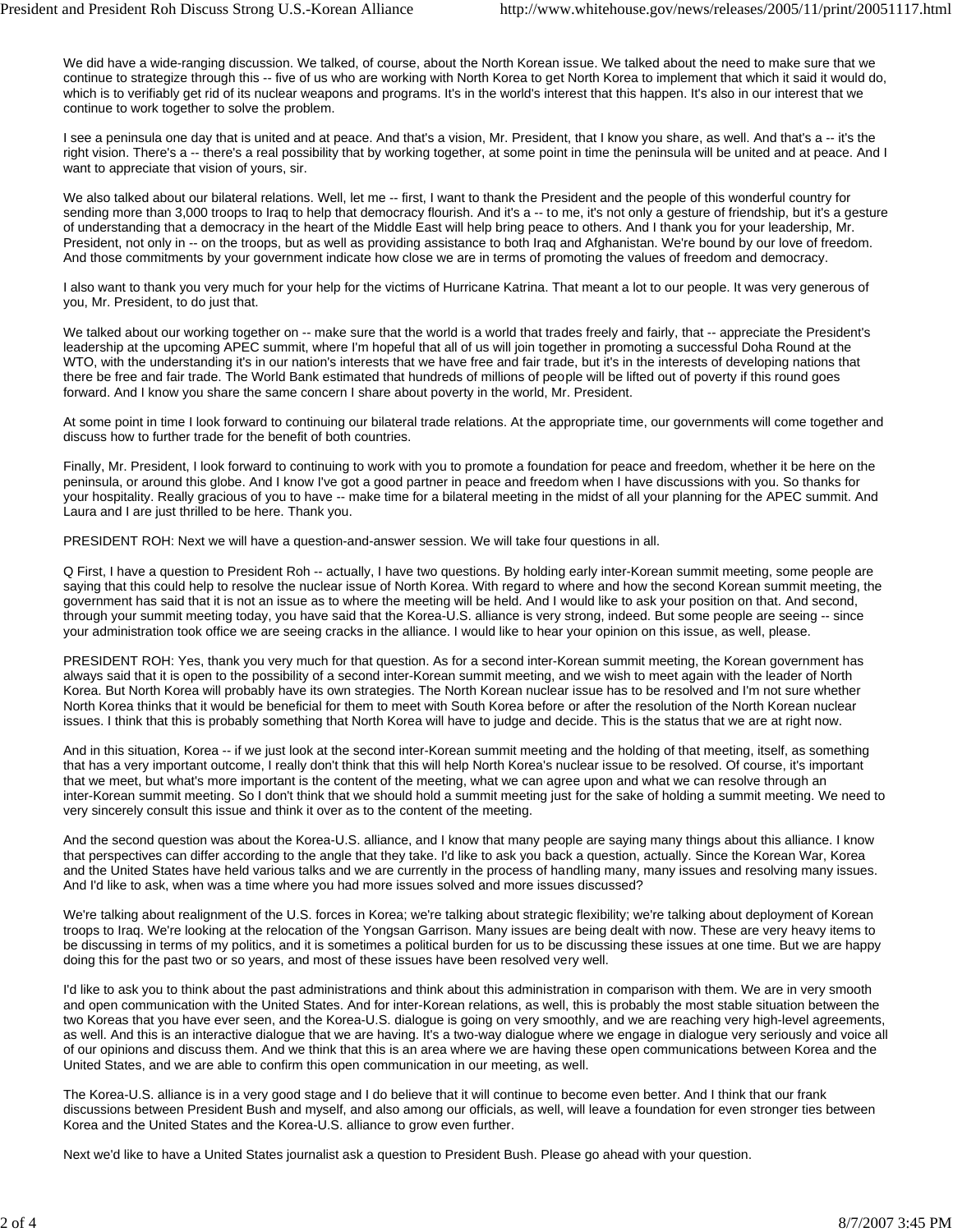Q Mr. President, Vice President Cheney called it reprehensible for critics to question how you took the country to war, but Senator Hagel says it's patriotic to ask those kinds of questions. Who do you think is right?

PRESIDENT BUSH: The Vice President.

Q Why?

PRESIDENT BUSH: Well, look, ours is a country where people ought to be able to disagree, and I expect there to be criticism. But when Democrats say that I deliberately misled the Congress and the people, that's irresponsible. They looked at the same intelligence I did, and they voted -- many of them voted to support the decision I made. It's irresponsible to use politics. This is serious business making -- winning this war. But it's irresponsible to do what they've done. So I agree with the Vice President.

Q -- (inaudible) --

PRESIDENT BUSH: I think people ought to be allowed to ask questions. It is irresponsible to say that I deliberately misled the American people when it came to the very same intelligence they looked at, and came to the -- many of them came to the same conclusion I did. Listen, I -- patriotic as heck to disagree with the President. It doesn't bother me. What bothers me is when people are irresponsibly using their positions and playing politics. That's exactly what is taking place in America.

PRESIDENT ROH: We'd like to take another question for President Bush, please. Another question for President Bush from a U.S. journalist, please.

PRESIDENT BUSH: Your name is not --

Q Oh, I'm sorry.

PRESIDENT BUSH: You can go ahead and grab the mike if you want to. (Laughter.) But I didn't know you were called Caren.

Q I didn't hear a name.

Q Thank you, sir. The North Koreans have said they don't believe the agreement they signed in September binds them to give up nuclear weapons before they get any assistance.

PRESIDENT BUSH: Before getting assistance -- yes.

Q Yes. Are you willing to give them assistance first?

And, President Roh, your country gives a lot of assistance to North Korea already. Does that put your approach at odds with the approach of the U.S.?

PRESIDENT BUSH: The issue really is the light-water reactor. Our position is, is that we'll consider the light-water reactor at the appropriate time. The appropriate time is after they have verifiably given up their nuclear weapons and/or programs.

PRESIDENT ROH: Next, from KBS. Please ask your question.

Q I have two questions to President to President Roh. First, with regard to human rights in North Korea, I do understand that the third committee of the United Nations will be putting the resolution on the North Korean human rights to vote. I would like to ask about reports that there are differences in opinions between you and President Bush with regard to North Korean human rights issues. I'd like to ask what was the discussion between you in today's meeting. And I'd also like to ask President Roh about our principles on voting in the United Nations on this resolution.

And second, in the last meeting between you and President Bush, President Bush mentioned Mr. Kim Jong-il, and it was also -- some analysts also said that that summit meeting between you and President Bush helped the discussions in the six-party talks. This summit meeting between you and President Bush is being held in the recess period of the fifth six-party talks. I'd like to ask if you think that this summit meeting today, do you have any message to the six-party talks and North Korea?

PRESIDENT ROH: I see that the U.S. journalists are just asking one question to President Bush, but we're taking two questions from our journalists right now.

With regard to the human rights issue in North Korea, now, human rights is universal value of humankind. It's something that is very valuable. And Korea has a very proactive position when it comes to human rights issues in the world. But between the two Koreas, we have very many important issues that we have to solve politically and we always have to take into consideration the status of the relationship between the two Koreas. And that is what I have to say about the North Korean nuclear -- the North Korean human rights issue.

And I do believe that during President Lincoln's term in office, people were always talking about the slavery and President Lincoln was always attacked about not doing anything for slavery, to release the slaves. And I do understand that President Lincoln was quite slow in liberating the slaves in the United States. And this was because the President, if he took the lead in this issue, he thought that America would be divided in opinion, and this would be very serious. In reality, the Civil War did take place, and because of this issue of slaves, there was a situation where the United States was in jeopardy, and because of that, he had to go through a process to ensure that the country would stay together.

President Lincoln's first priority was unity among the states of America, and in this large framework of unity, he pursued his policy to free the slaves in the United States. As a result, before the end of the Civil War in the United States, I do understand that President Lincoln was able to free all the slaves in America, and they were actually -- and many people went into the army, many of the slaves, former slaves went into the army and fought for President Lincoln.